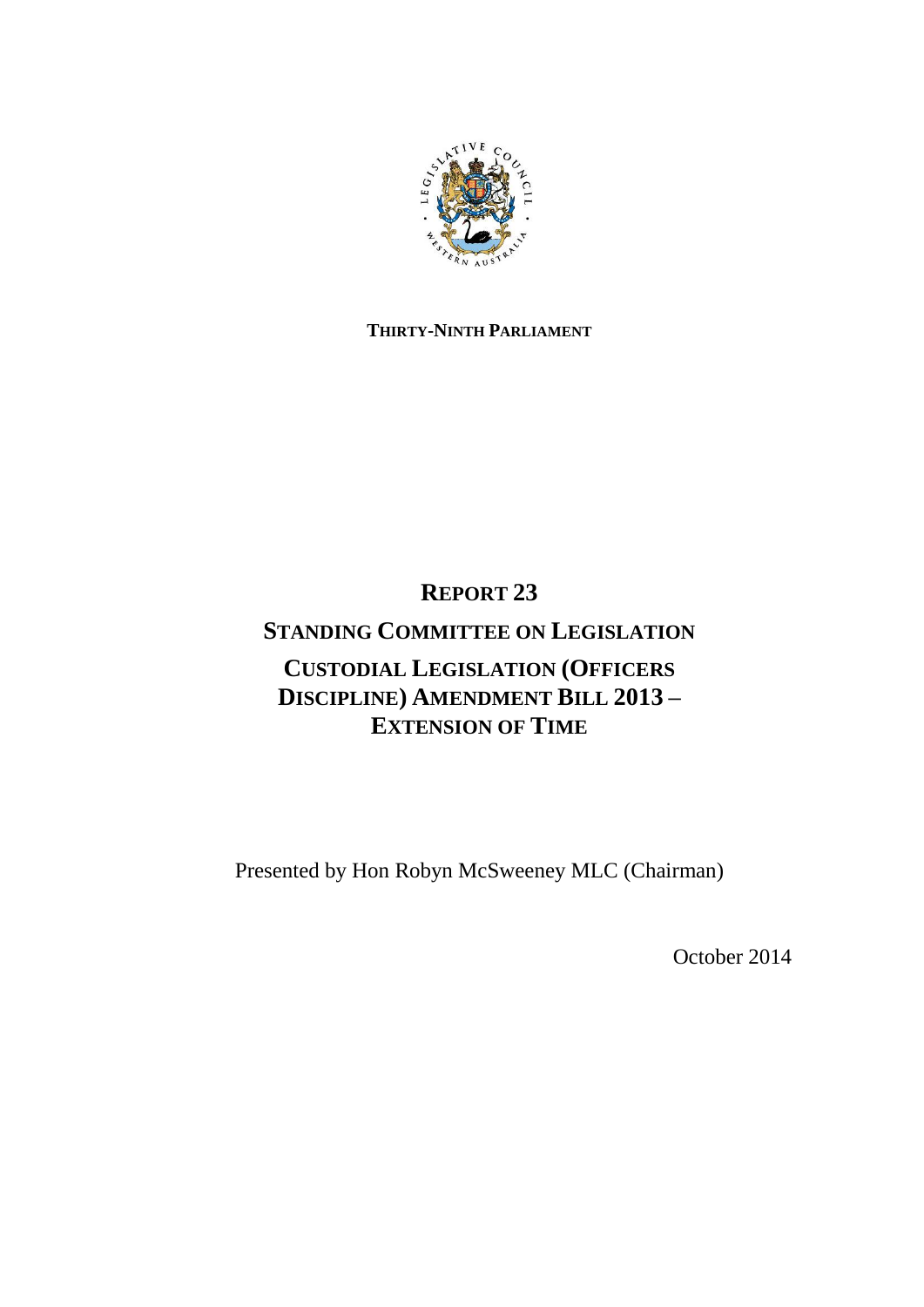# **STANDING COMMITTEE ON LEGISLATION**

## **Date first appointed:**

17 August 2005

# **Terms of Reference:**

The following is an extract from Schedule 1 of the Legislative Council Standing Orders:

# "**4. Legislation Committee**

- 4.1 A *Legislation Committee* is established.
- 4.2 The Committee consists of 5 Members.
- 4.3 The functions of the Committee are to consider and report on any Bill referred by the Council.
- 4.4 Unless otherwise ordered, any amendment recommended by the Committee must be consistent with the policy of a Bill."

## **Members as at the time of this inquiry:**

| Hon Robyn McSweeney MLC (Chair) | Hon Sally Talbot MLC (Deputy Chair) |
|---------------------------------|-------------------------------------|
| Hon Donna Faragher MLC          | <b>Hon Dave Grills MLC</b>          |
| Hon Lynn MacLaren MLC           |                                     |

# **Staff as at the time of this inquiry:**

Alex Hickman (Advisory Officer (Legal)) Mark Warner (Committee Clerk)

## **Address:**

Parliament House, Perth WA 6000, Telephone (08) 9222 7222 lcco@parliament.wa.gov.au Website: http://www.parliament.wa.gov.au

# **ISBN 978-1-922047-95-3**